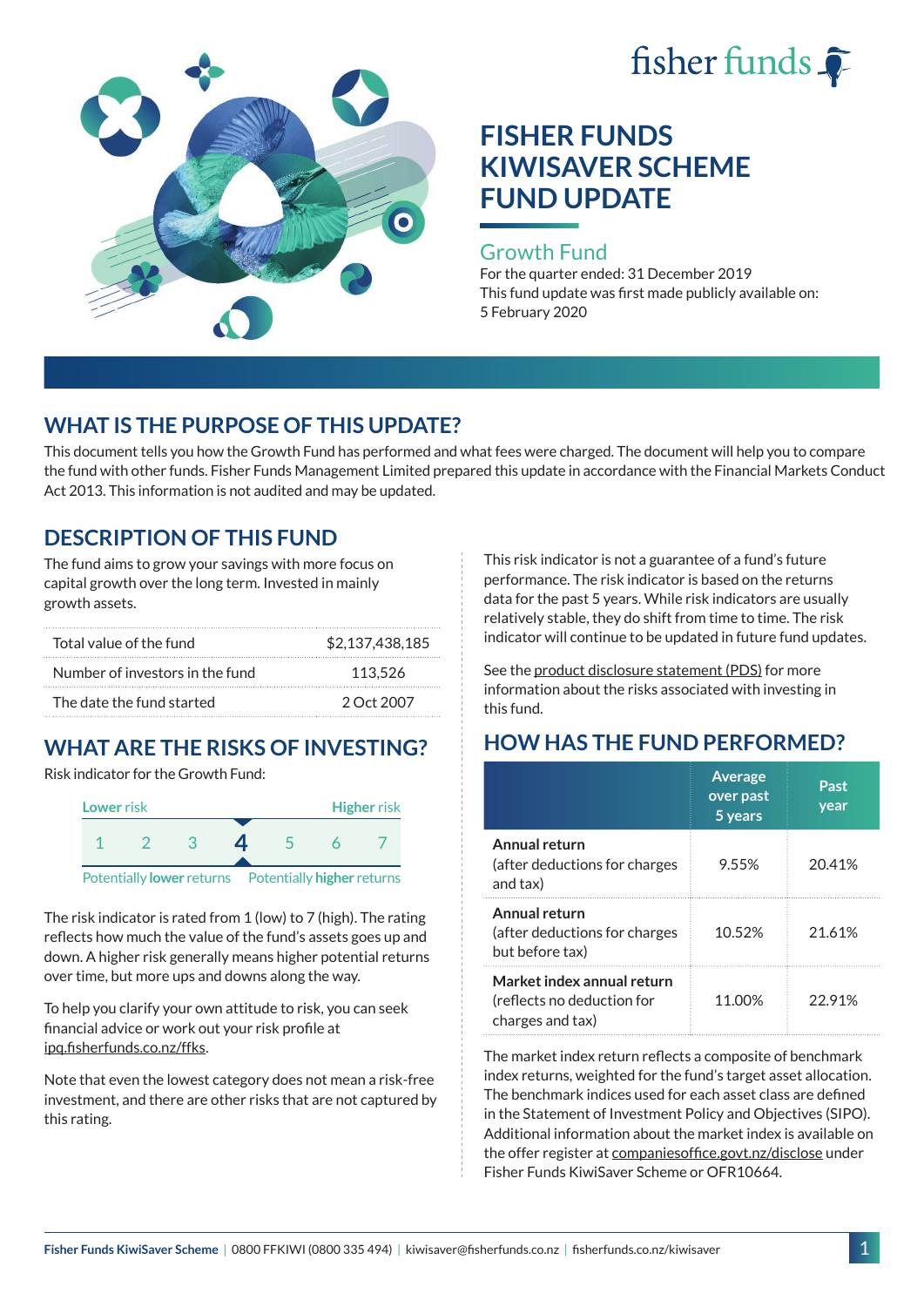# **ANNUAL RETURN GRAPH**

Fund Return Market Index Return



This shows the return after fund charges and tax for each of the last 10 years ending 31 March. The last bar shows the average annual return for the last 10 years, up to 31 December 2019.

**Important:** This does not tell you how the fund will perform in the future.

Returns in this update are after tax at the highest prescribed investor rate (PIR) of tax for an individual New Zealand resident. Your tax may be lower. The market index return reflects no deduction for charges and tax.

### **WHAT FEES ARE INVESTORS CHARGED?**

Investors in the Growth Fund are charged fund charges that include GST. In the year to 31 March 2019 these were:

|                                                       | % of net asset value   |  |
|-------------------------------------------------------|------------------------|--|
| <b>Total fund charges</b>                             | 1.41%                  |  |
| Which are made up of:                                 |                        |  |
| <b>Total management and</b><br>administration charges | 1.05%                  |  |
| Inding:                                               |                        |  |
| Manager's basic fee                                   | 0.95%                  |  |
| Other management and<br>administration charges        | 0.10%                  |  |
| Total performance-based fees <sup>1</sup>             | 0.36%                  |  |
| <b>Other charges:</b>                                 | \$ amount per investor |  |
| Annual membership fee                                 | \$36                   |  |

Small differences in fees and charges can have a big impact on your investment over the long term.

### **EXAMPLE OF HOW THIS APPLIES TO AN INVESTOR**

Sarah had \$10,000 in the fund at the start of the year and did not make any further contributions. At the end of the year, Sarah received a return after fund charges were deducted of \$2,041 (that is 20.41% of her initial \$10,000). Sarah also paid \$36 in other charges. This gives Sarah a total return after tax of \$2,005 for the year.

#### **WHAT DOES THE FUND INVEST IN? Actual investment mix**

This shows the types of assets that the fund invests in.



#### **Target investment mix**

This shows the mix of assets that the fund generally intends to invest in.